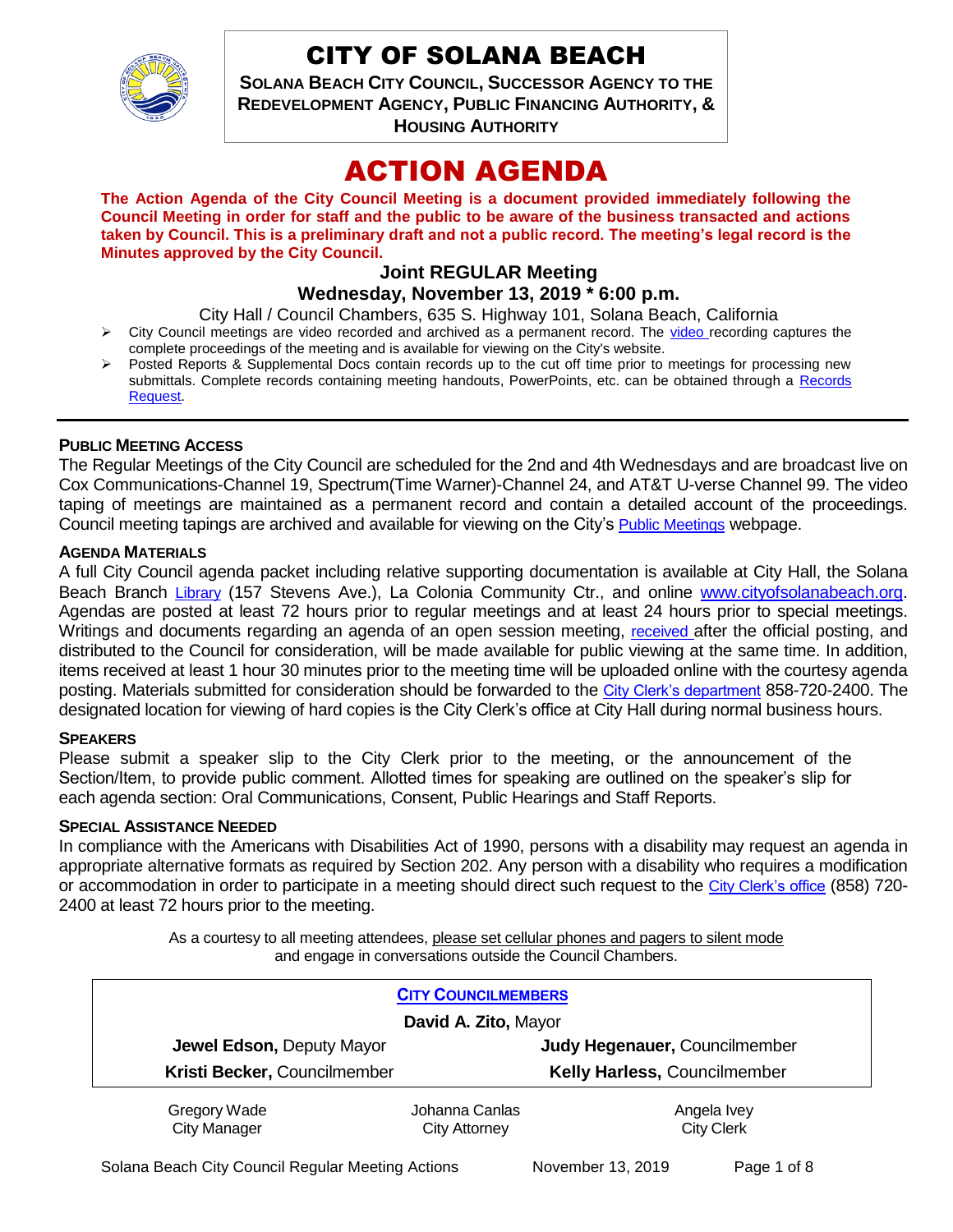## SPEAKERS:

Please submit your speaker slip to the City Clerk prior to the meeting or the announcement of the Item. Allotted times for speaking are outlined on the speaker's slip for Oral Communications, Consent, Public Hearings and Staff Reports.

## READING OF ORDINANCES AND RESOLUTIONS:

Pursuant to [Solana Beach Municipal Code](mailto:https://www.codepublishing.com/CA/SolanaBeach/) Section 2.04.460, at the time of introduction or adoption of an ordinance or adoption of a resolution, the same shall not be read in full unless after the reading of the title, further reading is requested by a member of the Council. If any Councilmember so requests, the ordinance or resolution shall be read in full. In the absence of such a request, this section shall constitute a waiver by the council of such reading.

# **CALL TO ORDER AND ROLL CALL:**

# **CLOSED SESSION REPORT:**

# **FLAG SALUTE:**

# **APPROVAL OF AGENDA:**

## **PROCLAMATIONS/CERTIFICATES:** *Ceremonial*

1. Workplace Gender Equity Day

**PRESENTATIONS:** Ceremonial items that do not contain in-depth discussion and no action/direction.

1. International Kindness Pledge

## **ORAL COMMUNICATIONS:**

This portion of the agenda provides an opportunity for members of the public to address the City Council on items relating to City business and not appearing on today's agenda by submitting a speaker slip (located on the back table) to the City Clerk. Comments relating to items on this evening's agenda are taken at the time the items are heard. Pursuant to the Brown Act, no action shall be taken by the City Council on public comment items. Council may refer items to the City Manager for placement on a future agenda. The maximum time allotted for each presentation is THREE MINUTES (SBMC 2.04.190). Please be aware of the timer light on the Council Dais.

# **COUNCIL COMMUNITY ANNOUNCEMENTS / COMMENTARY:**

*An opportunity for City Council to make brief announcements or report on their activities. These items are not agendized for official City business with no action or substantive discussion.* 

# **A. CONSENT CALENDAR:** (Action Items) (A.1. - A.4.)

Items listed on the Consent Calendar are to be acted in a single action of the City Council unless pulled for discussion. Any member of the public may address the City Council on an item of concern by submitting to the City Clerk a speaker slip (located on the back table) before the Consent Calendar is addressed. Those items removed from the Consent Calendar by a member of the Council will be trailed to the end of the agenda, while Consent Calendar items removed by the public will be discussed immediately after approval of the Consent Calendar.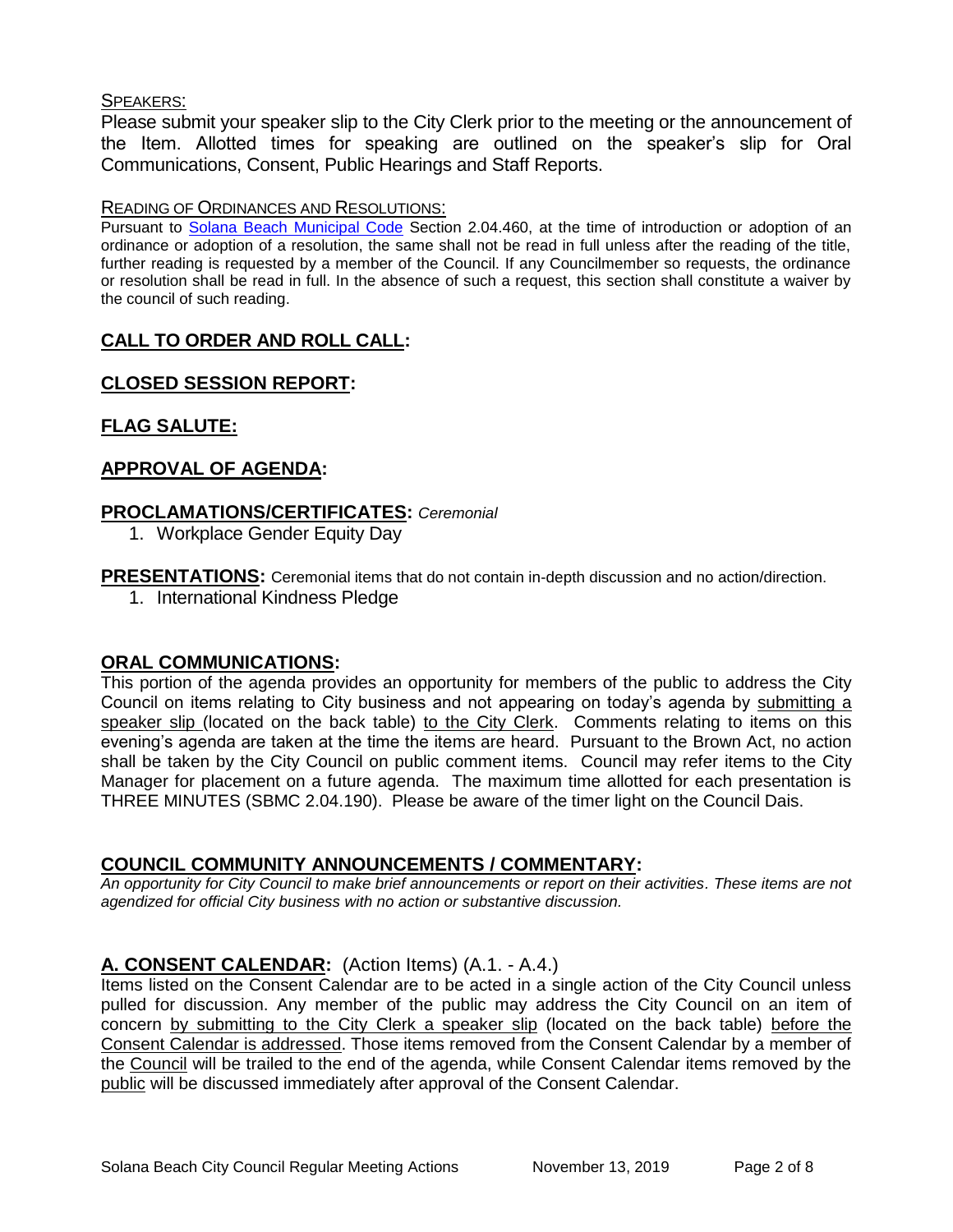## **A.1. Register Of Demands.** (File 0300-30)

Recommendation: That the City Council

1. Ratify the list of demands for October 05 – October 25, 2019.

[Item A.1. Report \(click here\)](https://solanabeach.govoffice3.com/vertical/Sites/%7B840804C2-F869-4904-9AE3-720581350CE7%7D/uploads/Item_A.1._Report_(click_here)_11-13-19_-_O.pdf)

*Posted Reports & Supplemental Docs contain records up to the cut off time, prior to the start of the meeting, for processing new submittals. The final official record containing handouts, PowerPoints, etc. can be obtained through a Records Request to the City Clerk's Office.* **COUNCIL ACTION: Approved 5/0**

## **A.2. General Fund Adopted Budget for Fiscal Year 2019-2020 Changes.** (File 0330-30)

Recommendation: That the City Council

1. Receive the report listing changes made to the Fiscal Year 2019-2020 General Fund Adopted Budget.

[Item A.2. Report \(click here\)](https://solanabeach.govoffice3.com/vertical/Sites/%7B840804C2-F869-4904-9AE3-720581350CE7%7D/uploads/Item_A.2._Report_(click_here)_11-13-19_-_O.pdf)

*Posted Reports & Supplemental Docs contain records up to the cut off time, prior to the start of the meeting, for processing new submittals. The final official record containing handouts, PowerPoints, etc. can be obtained through a Records Request to the City Clerk's Office.* **COUNCIL ACTION: Approved 5/0**

## **A.3. Community Development Agreements** (File 0600-40)

Recommendation: That the City Council

- 1. Adopt **Resolution 2019-143** authorizing the City Manager to execute a Professional Services Agreement with Hogan Law APC.
- 2. Adopt **Resolution 2019-144** authorizing the City Manager to execute Professional Services Agreements with Helix Environmental Planning, Inc., Harris & Associates, Inc., Michael Baker International, Inc., The Altum Group, and ESA.

[Item A.3. Report \(click here\)](https://solanabeach.govoffice3.com/vertical/Sites/%7B840804C2-F869-4904-9AE3-720581350CE7%7D/uploads/Item_A.3._Report_(click_here)_11-13-19_-_O.pdf)

[Item A.3. Updated Report #1 \(updated 11-13 at 5pm\)](https://solanabeach.govoffice3.com/vertical/Sites/%7B840804C2-F869-4904-9AE3-720581350CE7%7D/uploads/A.3._Updated_Report_1.pdf)

*Posted Reports & Supplemental Docs contain records up to the cut off time, prior to the start of the meeting, for processing new submittals. The final official record containing handouts, PowerPoints, etc. can be obtained through a Records Request to the City Clerk's Office.* **COUNCIL ACTION: Approved 5/0**

#### **A.4. Master Art Policy Compliance – 330 South Cedros Revised Public Art Proposal.** (File 0600-40)

Recommendation: That the City Council

1. Adopt **Resolution 2019-148** approving the proposed art as the fulfillment of the Master Art Policy (MAP) and authorize staff to refund the \$14,250.77 Public Art Fee (PAF) for the private development project once the art has been installed and the final occupancy for the project have been granted.

[Item A.4. Report \(click here\)](https://solanabeach.govoffice3.com/vertical/Sites/%7B840804C2-F869-4904-9AE3-720581350CE7%7D/uploads/Item_A.4._Report_(click_here)_11-13-19_-_O.pdf)

[Item A.4. Updated Report #1 \(updated 11-13 at 5pm\)](https://solanabeach.govoffice3.com/vertical/Sites/%7B840804C2-F869-4904-9AE3-720581350CE7%7D/uploads/Item_A.4._Supplemenal_Doc_(updated_11-13).pdf)

*Posted Reports & Supplemental Docs contain records up to the cut off time, prior to the start of the meeting, for processing new submittals. The final official record containing handouts, PowerPoints, etc. can be obtained through a Records Request to the City Clerk's Office.* **This item was pulled from the agenda.**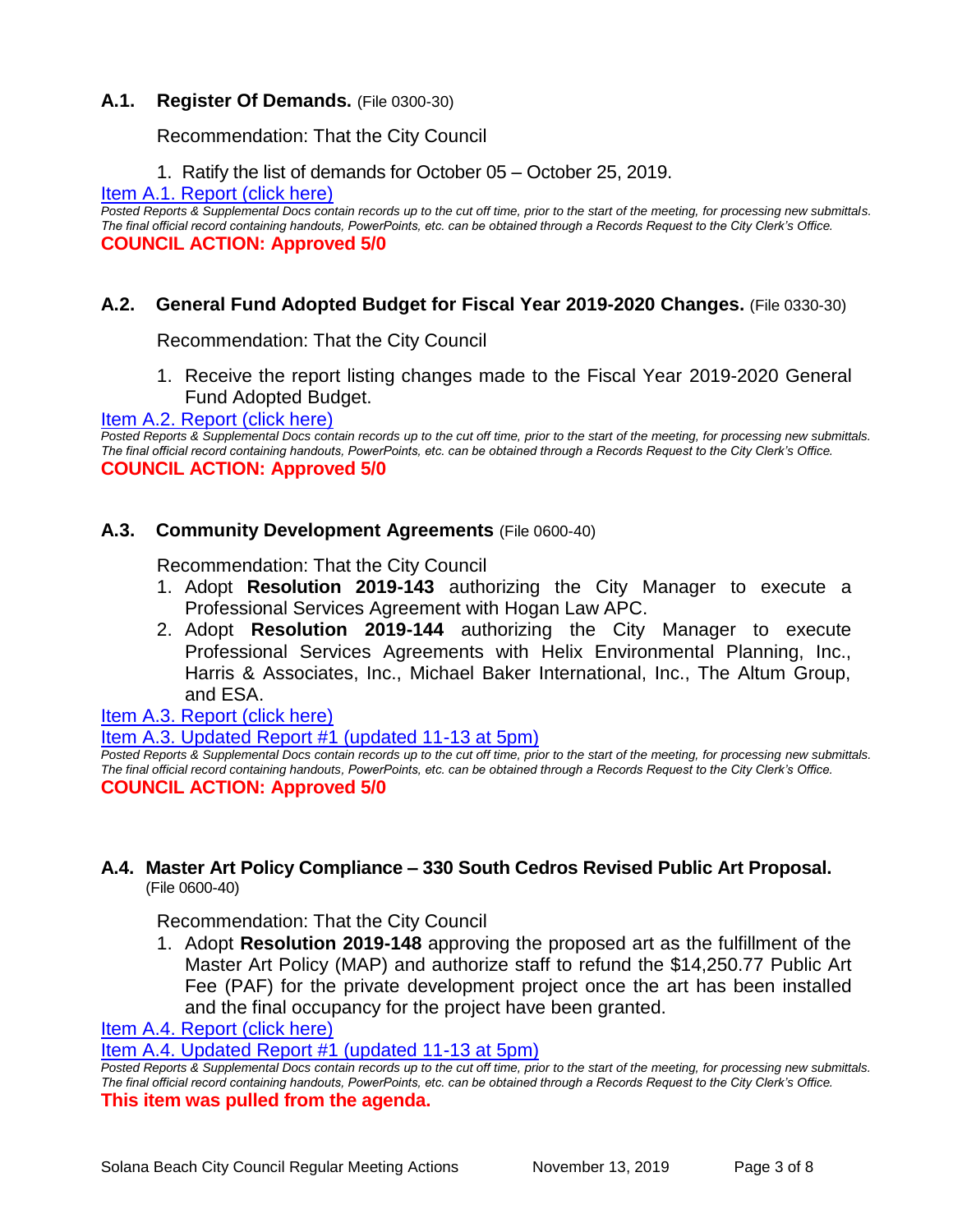# **B. PUBLIC HEARINGS:** (B.1. – B.5.)

This portion of the agenda provides citizens an opportunity to express their views on a specific issue as required by law after proper noticing by submitting a speaker slip (located on the back table) to the City Clerk. After considering all of the evidence, including written materials and oral testimony, the City Council must make a decision supported by findings and the findings must be supported by substantial evidence in the record. An applicant or designee(s) for a private development/business project, for which the public hearing is being held, is allotted a total of fifteen minutes to speak, as per SBMC 2.04.210. A portion of the fifteen minutes may be saved to respond to those who speak in opposition. All other speakers have three minutes each. Please be aware of the timer light on the Council Dais.

# **B.1. Schedule of Fees Update** (File 0390-23)

Recommendation: That the City Council

- 1. Conduct the Public Hearing: Open the Public Hearing; Report Council Disclosures; Receive Public Testimony; Close the Public Hearing.
- 2. Consider adoption of **Resolution 2019-149** updating the Schedule of Fees effective January 1, 2020.

[Item B.1. Report \(click here\)](https://solanabeach.govoffice3.com/vertical/Sites/%7B840804C2-F869-4904-9AE3-720581350CE7%7D/uploads/Item_B.1._Report_(click_here)_11-13-19_-_O.pdf)

[Item B.1. Updated Report #1 & #2](https://solanabeach.govoffice3.com/vertical/Sites/%7B840804C2-F869-4904-9AE3-720581350CE7%7D/uploads/Item_B.1._Staff_Report_Updates_(11-13_at_440pm).pdf) (Reso Exhibit and Attachment 2)

*Posted Reports & Supplemental Docs contain records up to the cut off time, prior to the start of the meeting, for processing new submittals. The final official record containing handouts, PowerPoints, etc. can be obtained through a Records Request to the City Clerk's Office.* **COUNCIL ACTION: Approved 5/0**

## **B.2. Community Development Block Grant Funds – ADA Pedestrian Ramp Improvements Fiscal Year 2020-2021** (File 0390-32)

The proposed project meets the minimum objective requirements under the SBMC, may be found to be consistent with the General Plan and may be found, as conditioned, to meet the discretionary findings required as discussed in this report to approve a DRP and administratively issue a SDP. Therefore, Staff recommends that the City Council:

1. Conduct the Public Hearing: Open the Public Hearing, Report Council Disclosures, Receive Public Testimony, and Close the Public Hearing.

# 2. Adopt **Resolution 2019-146:**

- a. Finding that the funding request and project implementation are exempt from the California Environmental Quality Act pursuant to the State CEQA Guidelines.
- b. Approving the list of public street ADA ramp locations.
- c. Requesting FY 2020-21 Community Development Block Grant Funds for ADA pedestrian ramp improvements at various public street intersections.
- d. Finding that all of FY 2020-21 CDBG funds, presently estimated at a total of \$44,520, are designated to be used for ADA pedestrian ramp improvements.
- e. Authorizing the City Manager to execute the County contract for management and implementation of the CDBG program.

[Item B.2. Report \(click here\)](https://solanabeach.govoffice3.com/vertical/Sites/%7B840804C2-F869-4904-9AE3-720581350CE7%7D/uploads/Item_B.2._Report_(click_here)_11-13-19_-_O.pdf)

*Posted Reports & Supplemental Docs contain records up to the cut off time, prior to the start of the meeting, for processing new submittals. The final official record containing handouts, PowerPoints, etc. can be obtained through a Records Request to the City Clerk's Office.* **COUNCIL ACTION: Approved 5/0**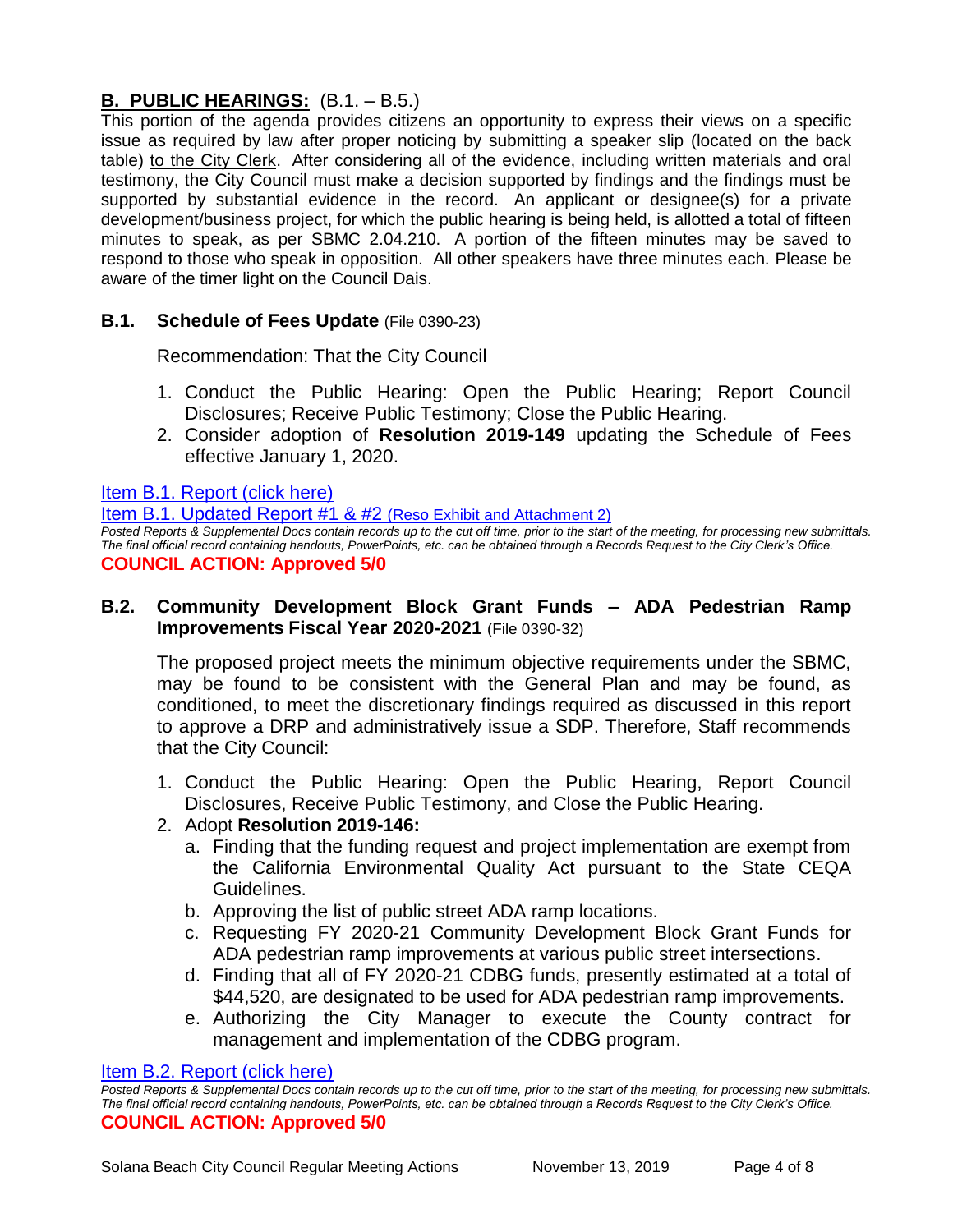## **B.3. Introduce (1st Reading) Ordinance 507 - Floodplain Overlay Zone** (File 0610-10)

- 1. Conduct the Public Hearing: Open the Public Hearing, Report Council Disclosures, Receive Public Testimony, and Close the Public Hearing.
- 2. If the Council could make the findings as required under SMBC section 17.76.070, introduce **Ordinance 507** to amend the Solana Beach Floodplain Overlay Zone (Sections 17.80.020, 17.80.090, 17.80.110, 17.80.120, 17.80.140, 17.80.150 and 17.80.200) of the SBMC.

#### [Item B.3. Report \(click here\)](https://solanabeach.govoffice3.com/vertical/Sites/%7B840804C2-F869-4904-9AE3-720581350CE7%7D/uploads/Item_B.3._Report_(click_here)_11-13-19.-_O.pdf)

*Posted Reports & Supplemental Docs contain records up to the cut off time, prior to the start of the meeting, for processing new submittals. The final official record containing handouts, PowerPoints, etc. can be obtained through a Records Request to the City Clerk's Office.* **COUNCIL ACTION: Approved 5/0**

## **B.4. Public Hearing: 710 W. Solana Circle, Applicant: Hoverman, Case 17-18-29.** (File 0600-40)

The proposed project meets the minimum objective requirements under the Park Del Mar Development regulations and the underlying SBMC, could be found to be consistent with the General Plan and could be found, as conditioned, to meet the discretionary findings required as discussed in this report to approve a DRP. Therefore, Staff recommends that the City Council:

- 1. Conduct the Public Hearing: Open the Public Hearing, Report Council Disclosures, Receive Public Testimony, and Close the Public Hearing.
- 2. Find the project exempt from the California Environmental Quality Act pursuant to Section 15303 of the State CEQA Guidelines; and
- 3. If the City Council makes the requisite findings and approves the project, adopt **Resolution 2019-147** conditionally approving a DRP to allow for the construction of a new 1,997 square foot one-story, single-family residence and garage at 710 West Solana Circle.

[Item B.4. Report \(click here\)](https://solanabeach.govoffice3.com/vertical/Sites/%7B840804C2-F869-4904-9AE3-720581350CE7%7D/uploads/Item_B.4._Report_(click_here)_11-13-19_-_O.pdf)

[Item B.4. Supplemental Document\(s\) –](https://solanabeach.govoffice3.com/vertical/Sites/%7B840804C2-F869-4904-9AE3-720581350CE7%7D/uploads/Item_B.4._Supplemental_Documents_(upd._11-12).pdf) Updated 11-12-19 (click here)

*Posted Reports & Supplemental Docs contain records up to the cut off time, prior to the start of the meeting, for processing new submittals. The final official record containing handouts, PowerPoints, etc. can be obtained through a Records Request to the City Clerk's Office.* **COUNCIL ACTION: Approved 4/0/1 (Recused: Edson)**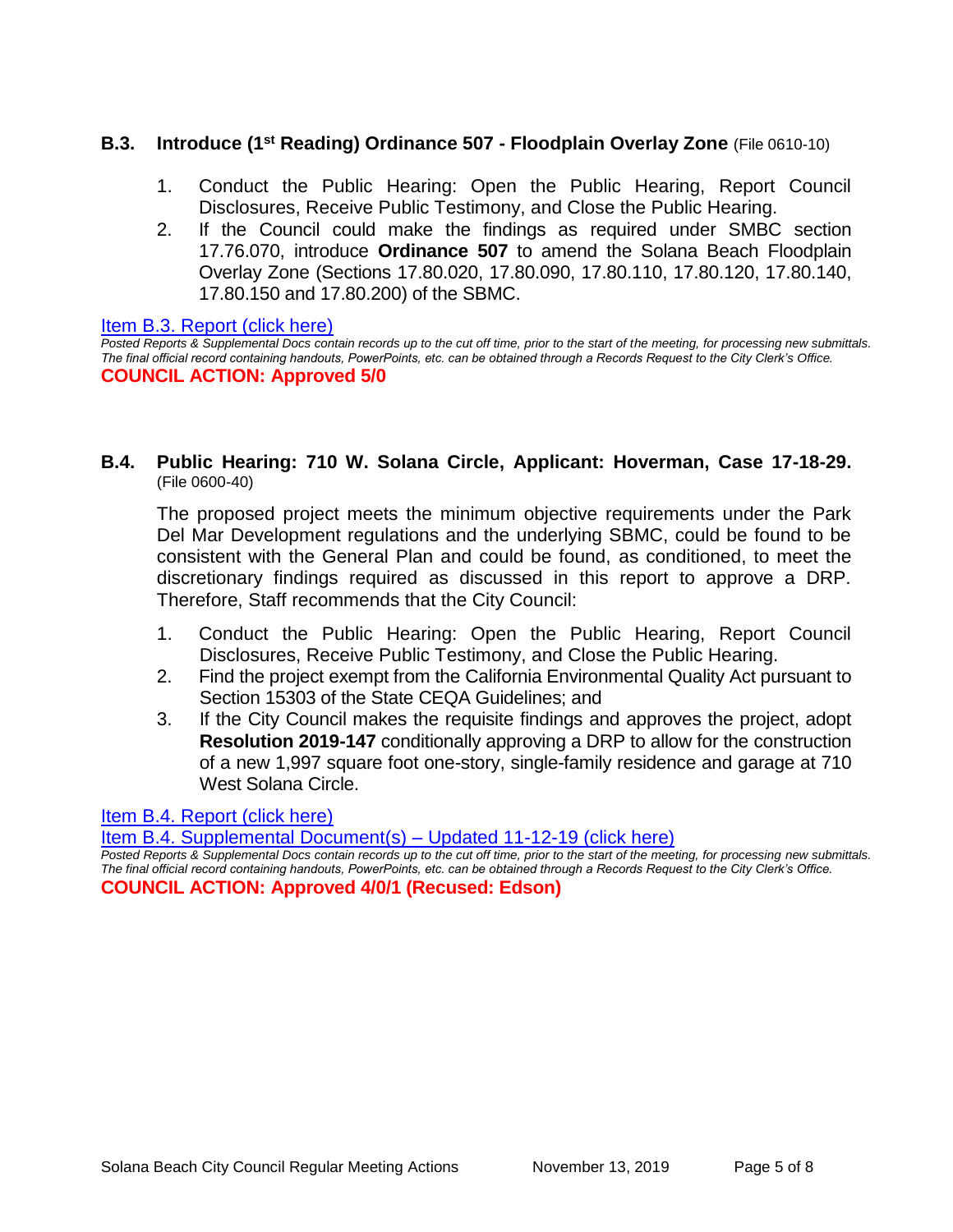## **B.5. Public Hearing: Mixed Use Development at the Northwest Corner of South Highway 101 and Dahlia Drive, Applicant: Zephyr Partners, Case 17-14-08.** (File 0600-40)

The proposed DRP condition amendments meet the minimum objective requirements under the SBMC and may be found consistent with the Highway 101 Specific Plan and General Plan. Therefore, Staff recommends that the City Council:

- 1. Conduct the Public Hearing: Receive Public Testimony, Close the Public Hearing.
- 2. If the City Council makes the requisite findings to approve the request for a SUB/DRP/SDP/CSP Modification, adopt **Resolution 2019-139** to revise specific conditions of approval in Resolution No. 2018-099 as well as modifications to the Mixed Use Development at the Northwest Corner of S. Highway 101 and Dahlia Drive, Solana Beach.

## [Item B.5. Report \(click here\)](https://solanabeach.govoffice3.com/vertical/Sites/%7B840804C2-F869-4904-9AE3-720581350CE7%7D/uploads/Item_B.5._Report_(click_here)_11-13-19_-_O.pdf)

[Item B.5. Updated Reports](https://solanabeach.govoffice3.com/vertical/Sites/%7B840804C2-F869-4904-9AE3-720581350CE7%7D/uploads/B.5._Updated_Reports_(updated_11-13_at_510pm).pdf) (updated 11-13 at 5pm)

[Item B.5. Supplemental Docs \(updated 11-13](https://solanabeach.govoffice3.com/vertical/Sites/%7B840804C2-F869-4904-9AE3-720581350CE7%7D/uploads/Item_B.5._Supplemental_Docs_(upd._11-13_at_915am)(1).pdf) at 5pm)

*Posted Reports & Supplemental Docs contain records up to the cut off time, prior to the start of the meeting, for processing new submittals. The final official record containing handouts, PowerPoints, etc. can be obtained through a Records Request to the City Clerk's Office.* **COUNCIL ACTION: Approved 5/0 with modifications.**

# **C. STAFF REPORTS**: (C.1. - C.3.)

*Submit speaker slips to the City Clerk.*

# **C.3. Clean Energy Alliance (CEA) Upfront Costs.** (File 1010-46)

Recommendation: That the City Council

## 1. Adopt **Resolution 2019-150:**

- a. Authorizing the City to provide \$150,000 for the City's equal share in upfront costs to develop CEA for FY 2019/2020.
- b. Authorizing the City Manager to negotiate a no-interest Cost Reimbursement for Member Agency Support Agreement with CEA.

## [Item C.3. Report \(click here\)](https://solanabeach.govoffice3.com/vertical/Sites/%7B840804C2-F869-4904-9AE3-720581350CE7%7D/uploads/Item_C.3._Report_(click_here)_11-13-19_-_O.pdf)

*Posted Reports & Supplemental Docs contain records up to the cut off time, prior to the start of the meeting, for processing new submittals. The final official record containing handouts, PowerPoints, etc. can be obtained through a Records Request to the City Clerk's Office.* **COUNCIL ACTION: Approved 5/0**

## **C.1. Proposed Netly Cabinet Locations for Fiber Optic Network in Public Right of Way** (File 1000-10-05)

Recommendation: That the City Council

1. Receive report and provide direction as necessary for the proposed Netly cabinet locations and possible wrapping design options.

[Item C.1. Report \(click here\)](https://solanabeach.govoffice3.com/vertical/Sites/%7B840804C2-F869-4904-9AE3-720581350CE7%7D/uploads/Item_C.1._Report_(click_here)_11-13-19_-_O.pdf)

*Posted Reports & Supplemental Docs contain records up to the cut off time, prior to the start of the meeting, for processing new submittals. The final official record containing handouts, PowerPoints, etc. can be obtained through a Records Request to the City Clerk's Office.* **Discussion**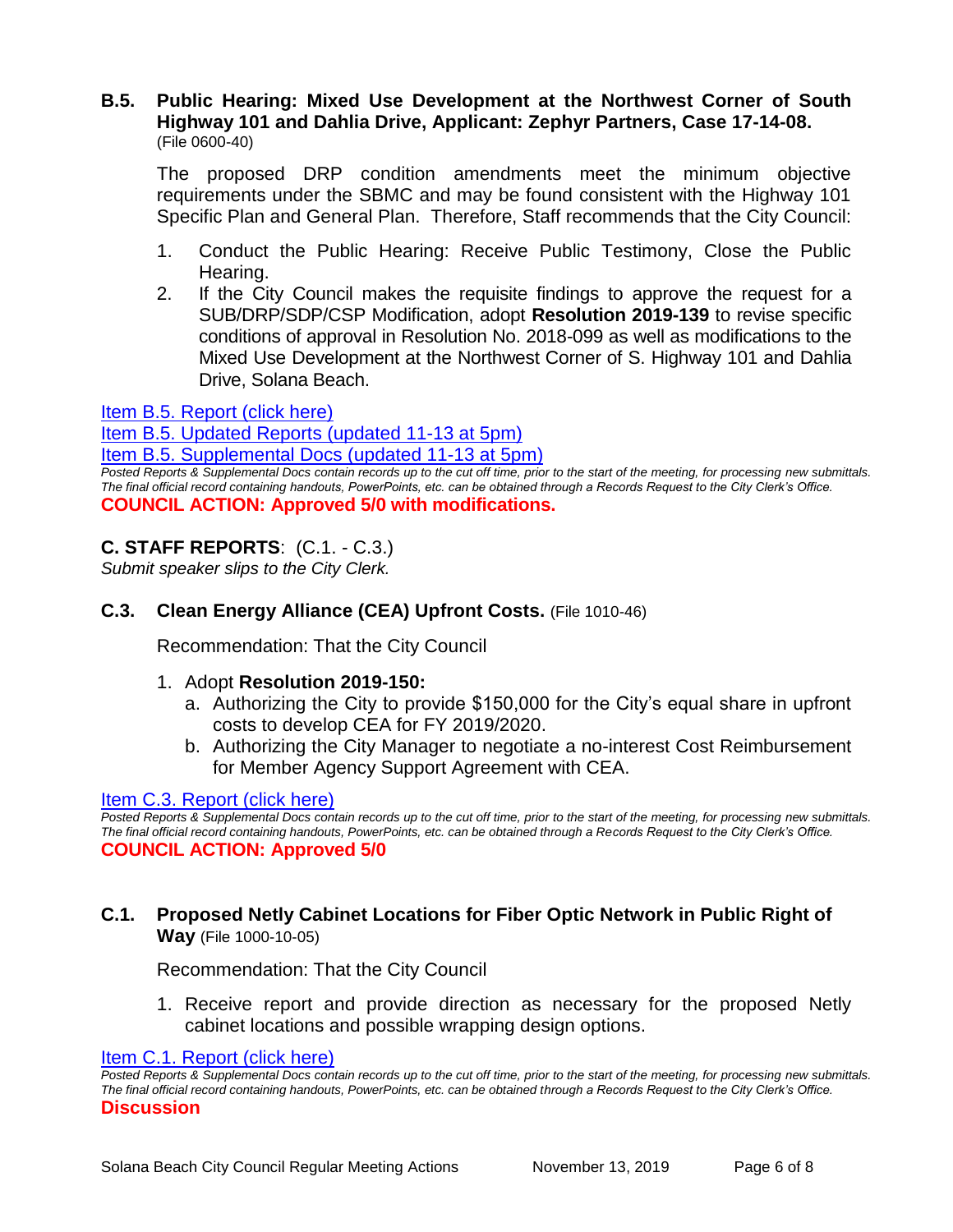## **C.2. Adopt (2nd Reading) Ordinance 506 – Building and Fire Code Updates** (File 0250-70)

Recommendation: That the City Council

1. Adopt **Ordinance 506** (2nd Reading) amending Title 15 of the Solana Beach Municipal Code.

#### [Item C.2. Report \(click here\)](https://solanabeach.govoffice3.com/vertical/Sites/%7B840804C2-F869-4904-9AE3-720581350CE7%7D/uploads/Item_C.2._Report_(click_here)_11-13-19_-_O.pdf)

*Posted Reports & Supplemental Docs contain records up to the cut off time, prior to the start of the meeting, for processing new submittals. The final official record containing handouts, PowerPoints, etc. can be obtained through a Records Request to the City Clerk's Office.* **COUNCIL ACTION: Approved 5/0**

## **WORK PLAN COMMENTS:**

*Adopted June 12, 2019*

## **COMPENSATION & REIMBURSEMENT DISCLOSURE:**

GC: Article 2.3. Compensation: 53232.3. (a) Reimbursable expenses shall include, but not be limited to, meals, lodging, and travel. 53232.3 (d) Members of a legislative body shall provide brief reports on meetings attended at the expense of the local agency "*City*" at the next regular meeting of the legislative body.

## **COUNCIL COMMITTEE REPORTS:** [Council Committees](https://www.ci.solana-beach.ca.us/index.asp?SEC=584E1192-3850-46EA-B977-088AC3E81E0D&Type=B_BASIC)

## **REGIONAL COMMITTEES: (outside agencies, appointed by this Council)**

- a. City Selection Committee (meets twice a year) Primary-Edson, Alternate-Zito
- b. County Service Area 17: Primary- Harless, Alternate-Edson
- c. Escondido Creek Watershed Authority: Becker /Staff (no alternate).
- d. League of Ca. Cities' San Diego County Executive Committee: Primary-Becker, Alternate-Harless and any subcommittees.
- e. League of Ca. Cities' Local Legislative Committee: Primary-Harless, Alternate-Becker
- f. League of Ca. Cities' Coastal Cities Issues Group (CCIG): Primary-Becker, Alternate-Harless
- g. North County Dispatch JPA: Primary-Harless, Alternate-Becker
- h. North County Transit District: Primary-Edson, Alternate-Becker
- i. Regional Solid Waste Association (RSWA): Primary-Hegenauer, Alternate-Becker
- j. SANDAG: Primary-Zito, 1<sup>st</sup> Alternate-Edson, 2<sup>nd</sup> Alternate-Becker, and any subcommittees.
- k. SANDAG Shoreline Preservation Committee: Primary-Hegenauer, Alternate-Zito
- l. San Dieguito River Valley JPA: Primary-Hegenauer, Alternate-Zito
- m. San Elijo JPA: Primary-Zito, Primary-Becker, Alternate-City Manager
- n. 22nd Agricultural District Association Community Relations Committee: Primary-Edson, Primary-Harless

## **STANDING COMMITTEES: (All Primary Members)** *(Permanent Committees)*

- a. Business Liaison Committee Zito, Edson.
- b. Fire Dept. Management Governance & Organizational Evaluation Harless, Hegenauer
- c. Highway 101 / Cedros Ave. Development Committee Edson, Becker
- d. Parks and Recreation Committee Zito, Harless
- e. Public Arts Committee Edson, Hegenauer
- f. School Relations Committee Hegenauer, Harless
- g. Solana Beach-Del Mar Relations Committee Zito, Edson